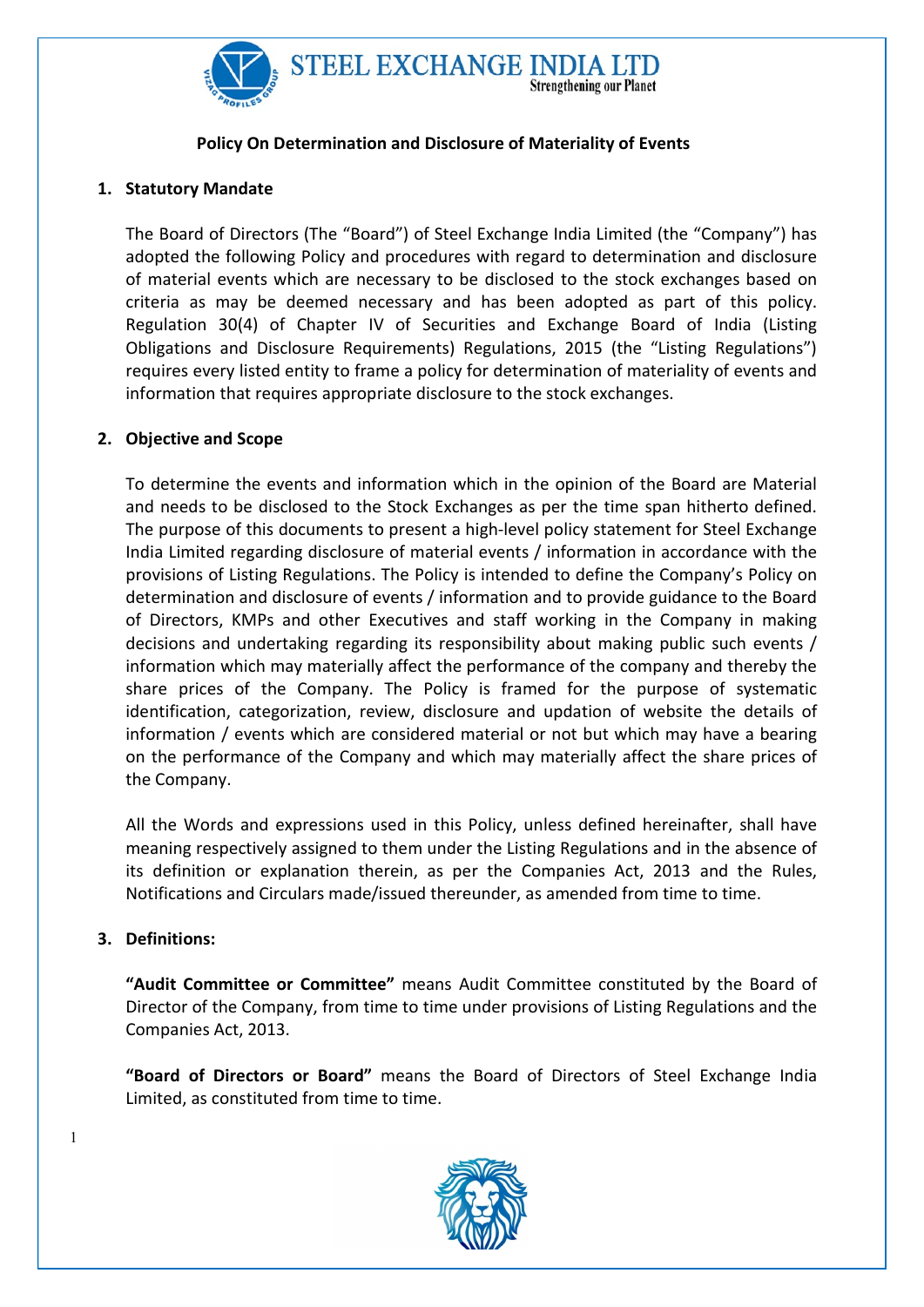

"Company" means a Steel Exchange India Limited.

"Compliance Officer" for the Purpose of complying with the provisions of Listing Regulations shall be the Company Secretary of the Company or the person so appointed by the Board.

"Policy" means Policy on Determination and Disclosure of Materiality of Events of the Company as amended /modified from time to time.

"Promoter" and "Promoter Group" shall have the same meaning as assigned to them respectively in clauses (oo) and (pp) of sub-regulation (1) of regulation 2 of the Securities and Exchange Board of India (Issue of Capital and Disclosure Requirements) Regulations, 2018.

"Material Events" are those that are specified in Para A of Part A of Schedule III of the Listing Regulations.

"Other Events" are those as may be decided from time to time and in accordance with Para B of Part A of Schedule III, as specified in sub-regulation (4) of Regulation 30 of the Listing Regulations.

"Listing Regulations" means the Securities and Exchange Board of India (Listing Obligations and Disclosure Requirements) Regulations, 2015

"Key Managerial Personnel" ('KMP') of the Company includes Managing / Whole-time Directors, Chief Financial Officer / Vice President Finance and Company Secretary, who may be authorised individually or collectively to disclose events to Stock Exchange.

"Subsidiary" means a subsidiary as defined under Sub-section (87) of Section 2 of the Companies Act, 2013;

### 4. Events which are deemed to be Material Events

The Company shall disclose all such events which are specified in Para A of Part A of Schedule III of the Listing Regulations (as applicable from time to time) without any application of the guidelines for materiality as specified in sub-regulation (2) of Regulation 30 of the Listing Regulations.



2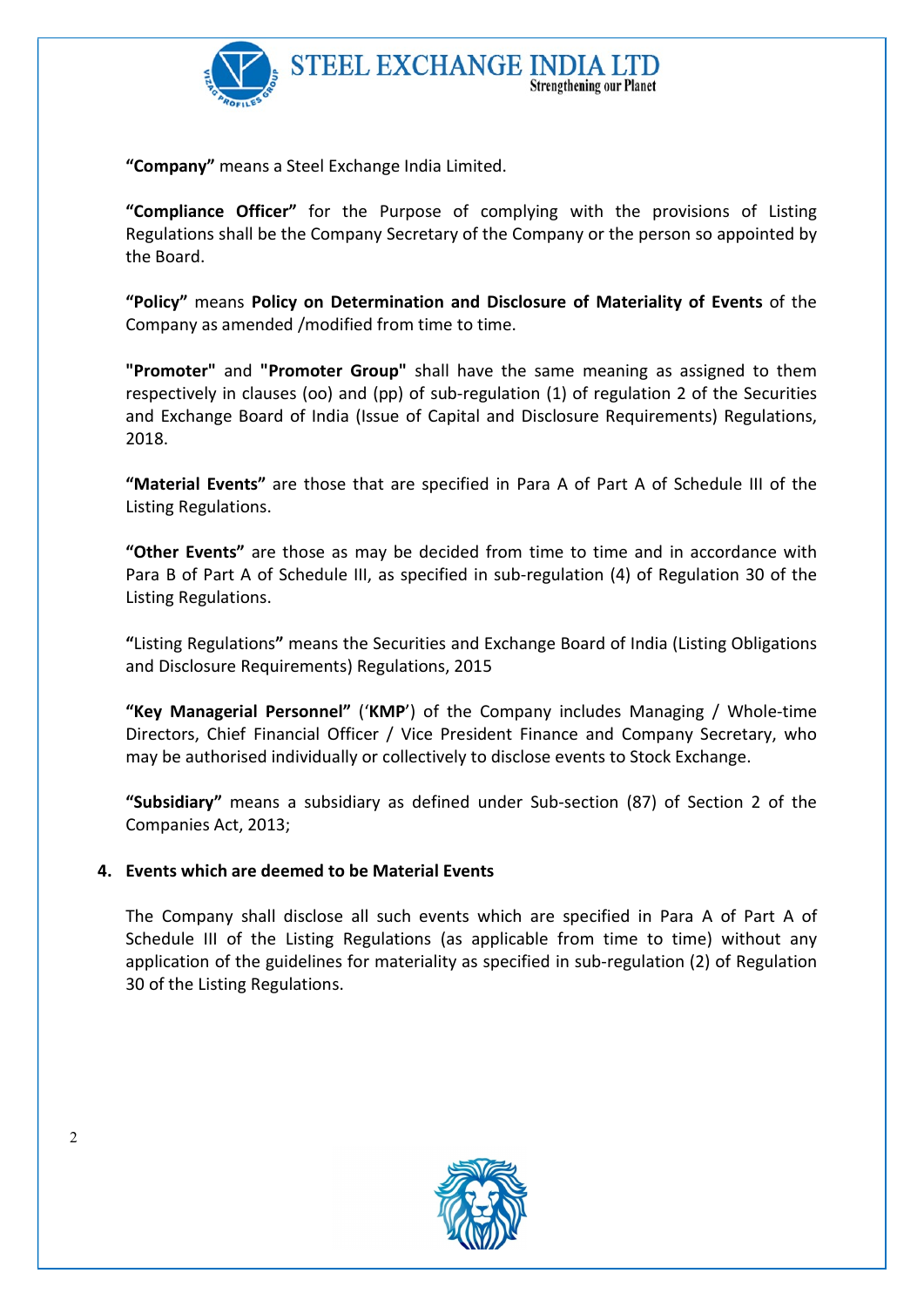

# 5. Events which are dependent on application of Guidelines for Materiality

The Company shall disclose all such material events pertaining to itself or its subsidiary(ies), specified in Para B of Part A of Schedule III of the Listing Regulations subject to application of guidelines for materiality.

### Guidelines for determining Materiality of Events or Information:

Quantitative criteria would be calculated based on audited financial statements of the last audited financial year, and would mean event/ information where the value involved or the impact:

- a) Exceeds 10% of the consolidated gross turnover, or
- b) Exceeds 10% of the consolidated net worth; whichever is lower.

### Qualitative criteria would mean an event/ information:

- a) the omission of an event or information, which is likely to result in discontinuity or alteration of event or information already available publicly; or
- b) the omission of an event or information is likely to result in significant market reaction if the said omission came to light at a later date; or
- c) any other event/information may be treated as being material if in the opinion of the Board of Directors of Company, the event / information is considered material.

### 6. Authority for Determination of Materiality of Events / Information

The Board of Directors of the Company have authorised the KMP to determine the materiality of an event or information and to make appropriate disclosure on a timely basis. The KMPs are also empowered to seek appropriate counsel or guidance, as and when necessary, from other internal or external stakeholders as they may deem fit.

The KMPs shall have the following powers and responsibilities for determining the material events or information:

- a. To review and assess an event or information that may qualify as 'material' and may require disclosure, on the basis of facts and circumstances prevailing at a given point in time.
- b. To determine the appropriate time at which the disclosures are to be made to the stock exchanges based on an assessment of actual time of occurrence of an event or information.
- c. To disclose developments that are material in nature on a regular basis, till such time the event or information is resolved/closed, with relevant explanations.



3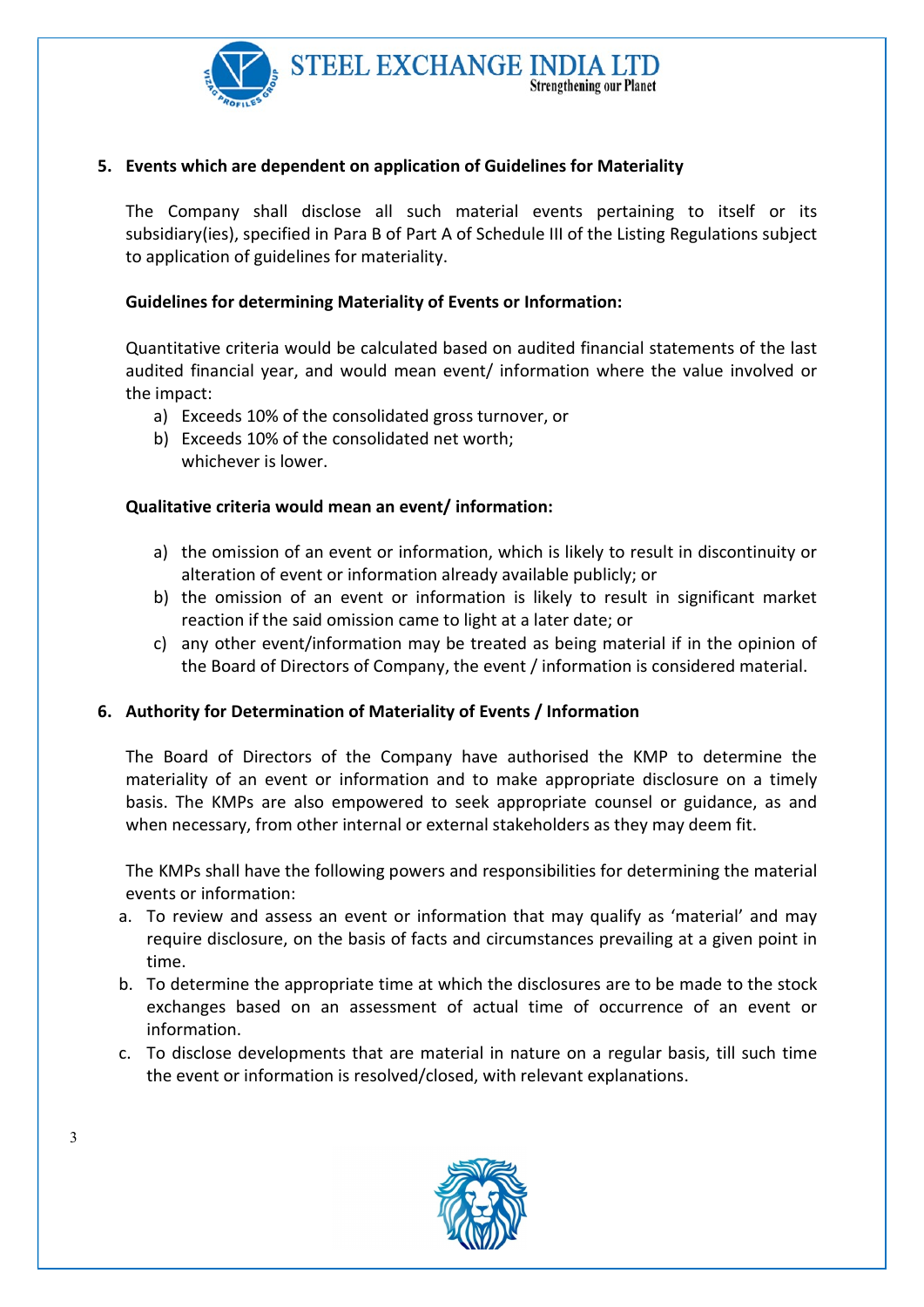

d. To consider such other events or information that may require disclosure to be made to the stock exchanges which are not explicitly defined in the Listing Regulations and determine the materiality, appropriate time and contents of disclosure for such matters.

**Strengthening our Planet** 

e. To disclose all events or information with respect to the subsidiaries which are material for the Company.

# 7. Website Updation / Updates to Stock Exchanges

The Company shall update all disclosures made under the regulations to the stock exchanges in its website and shall be continued to be hosted in the website for a minimum period of five years and thereafter archived as per the document retention policy of the Company. The Compliance Officer, of the Company, shall give updates to the Board of Directors and to the Stock Exchanges on any material event that may have been first informed to the stock exchanges including further developments, if any, on such events. Such updates shall also be hosted on the website of the Company.

#### 8. Disaster Preparedness

The Company maintains a system designed to ensure safety of staff as well as members of the general public, safeguard the documents and records pertaining to all material / nonmaterial events and information which would enable a return to normal operating with minimal disruption. Detailed procedures for responding to an incident are part of the system. In the event of major incident, the first priority is the safety of the people, followed by immediate action to rescue or prevent further damage to the records. Depending on the immediate threat, emergency response and recovery actions will take precedence over all other Company activities. The Company has made appropriate provision for the backup of its digital collections, including the provision of offsite security copies. The backup copies are actively maintained to ensure their continued viability. The system ensures that the digital collections and technical infrastructure required to manage and access them can be restored in the event of an emergency.

### 9. Disclosure of Events / Information on Subsidiaries

The KMPs of the company jointly and severally in consultation with the Board of Directors shall disclose such events / information about its subsidiary which are considered material in nature and whose disclosure is likely to materially affect the share prices of the Company.

### 10. Authorisation to KMPs to suo-moto accept / deny reported Event or Information

The KMPs are hereby jointly and severally authorised to suo-moto accept / deny any report event or information, which has been unauthorizedly made public by media or by any other means including but not limited to electronic means. They are further authorised to



4